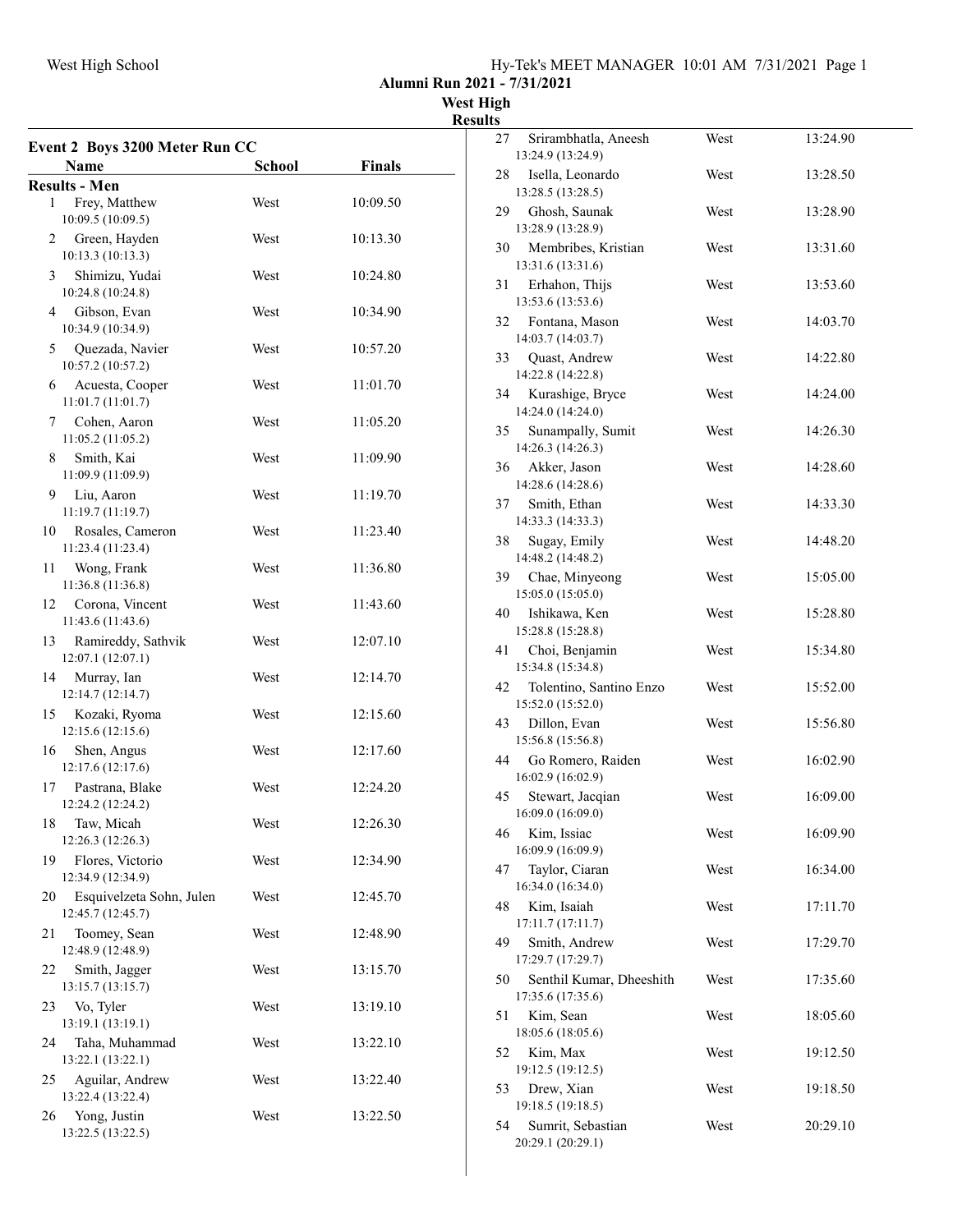Alumni Run 2021 - 7/31/2021

| <b>West High</b> |  |  |
|------------------|--|--|
| <b>Results</b>   |  |  |

| Results - Men  (Event 2 Boys 3200 Meter Run CC) |        |               |  |
|-------------------------------------------------|--------|---------------|--|
| <b>Name</b>                                     | School | <b>Finals</b> |  |
| Akrabian, Matthew<br>55<br>21:09.5(21:09.5)     | West   | 21:09.50      |  |
| Ramesh, Arjun<br>56<br>24:59.8 (24:59.8)        | West   | 24:59.80      |  |
| Ter-Haar, Glenn<br>57<br>25:20.5(25:20.5)       | West   | 25:20.50      |  |
| Ekladious, Wadgy<br>58<br>25:29.5 (25:29.5)     | West   | 25:29.50      |  |
| Trevino, Landon<br>59<br>28:36.2 (28:36.2)      | West   | 28:36.20      |  |